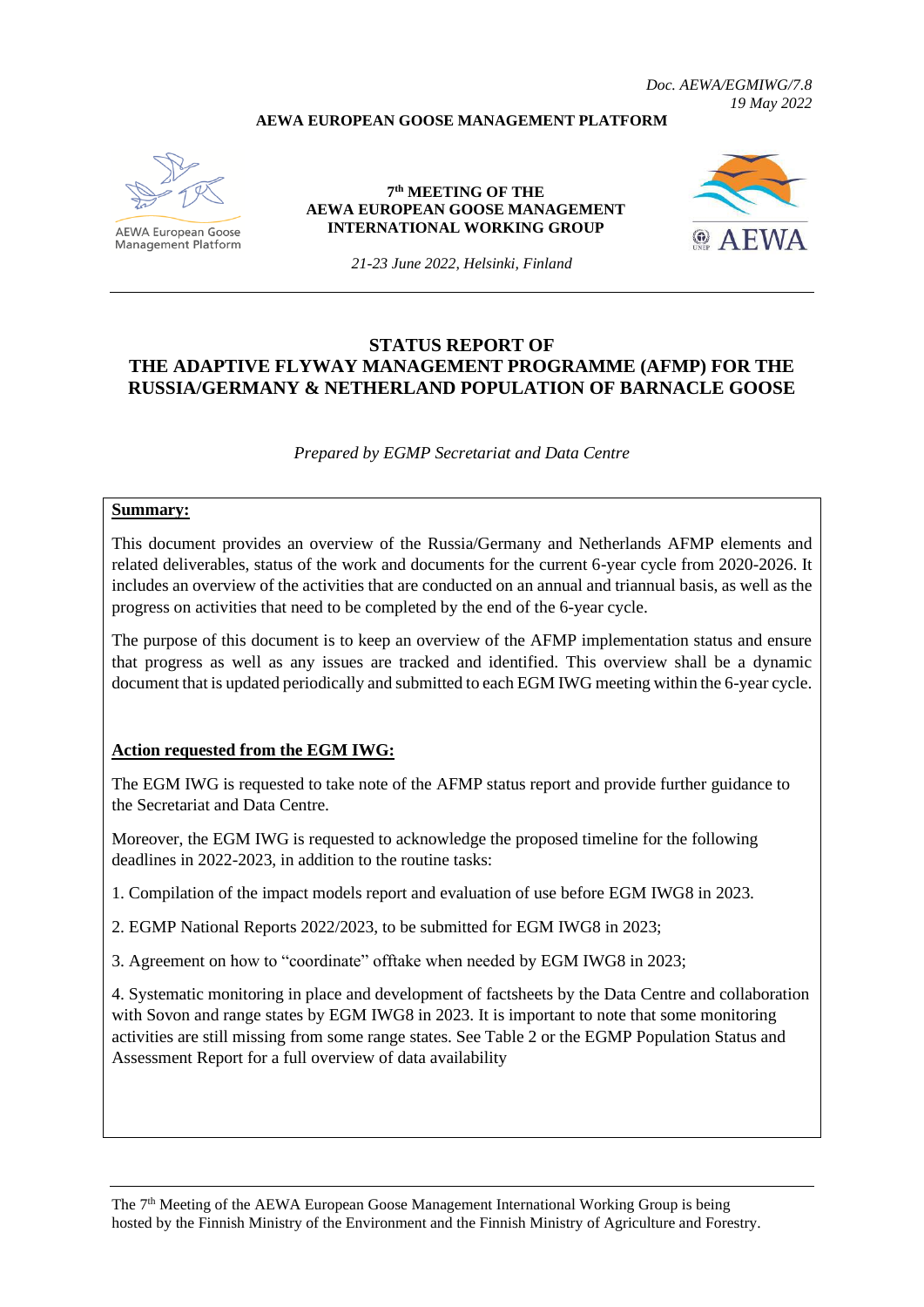# **Introduction**

The Adaptive Flyway Management Programme for the Russia/Germany and Netherlands population of Barnacle Goose (RBG AFMP) was first adopted for implementation by the European Goose Management International Working Group (EGM IWG) at the EGM IWG5 in June 2020 and submitted for final adoption, including the pending sections, at EGM IWG6 in June 2021.

Implementation of the activities outlined in the AFMP has started in 2020. Several activities, including the annual workplan, have been discussed and implemented by the Barnacle Goose Task Force. These activities are reported separately in document AEWA/EGMIWG/7.14. The population status and assessment report of the Russia/Germany and Netherlands population of Barnacle Goose is provided in document AEWA/EGMIWG/7.10.

As described in the AFMP, the management evaluation and adaptation of the Russia/Germany and Netherlands population of Barnacle Goose follows four iterative phases running in parallel (Figure 1).

- 1. A 10/12 year cycle of the ISSMP;
- 2. Two 6-year cycles of the AFMP, and within the AFMP:

3. Two 3-year cycles assessing if the actual size of the population and its MUs are below the 200% threshold and approaching the FRP;

4. 1-year cycles of monitoring and update of work plans.



**Figure 1.** Flow chart of the management evaluation and adaptation of the Russia/Germany & Netherlands population of the Barnacle Goose, taken from the RBG AFMP adopted on 23 June 2021, at EGM IWG6.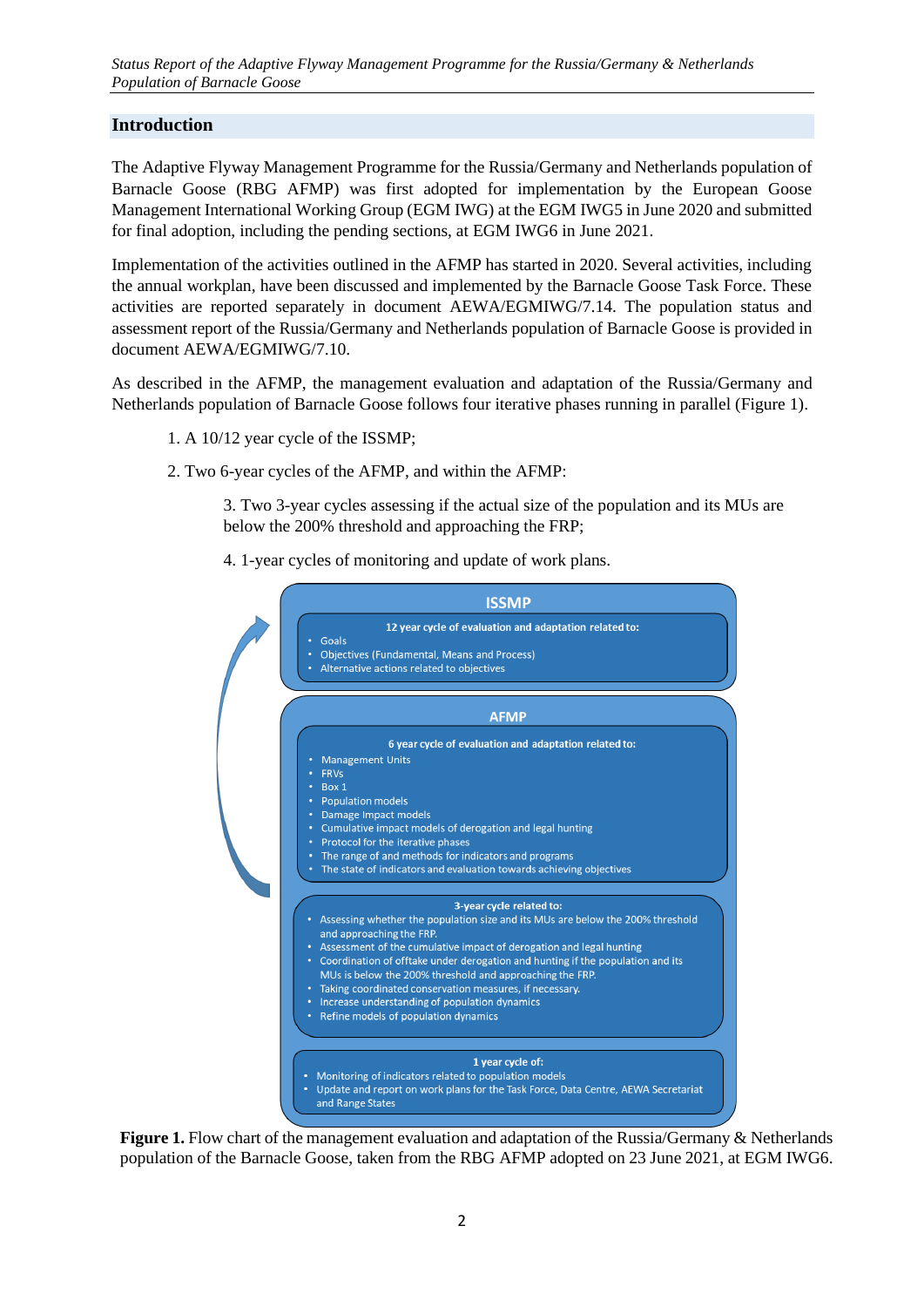In Table 1 below, a full overview is given on the AFMP elements and related deliverables, status of the work and documents for the current cycle 2020-2026. In the next cycle of the AFMP, elements related to the 6-year cycle (with the exception of collection and evaluation of indicators and the annual workplans) are only evaluated and adapted, if the Range States see a compelling reason for doing so and/or new scientific knowledge suggests a re-evaluation, unless otherwise is stated under the individual element in the table. If an evaluation shall take place, fiscal and staff resources must be in place, unless otherwise is stated under the individual element in the table.

In Table 2 a full overview of available monitoring data in the Russia/Germany and Netherlands Barnacle Goose population is provided. It should be noted that while there is a lot of monitoring activities in place in several countries, there still are countries where systematic monitoring is lacking.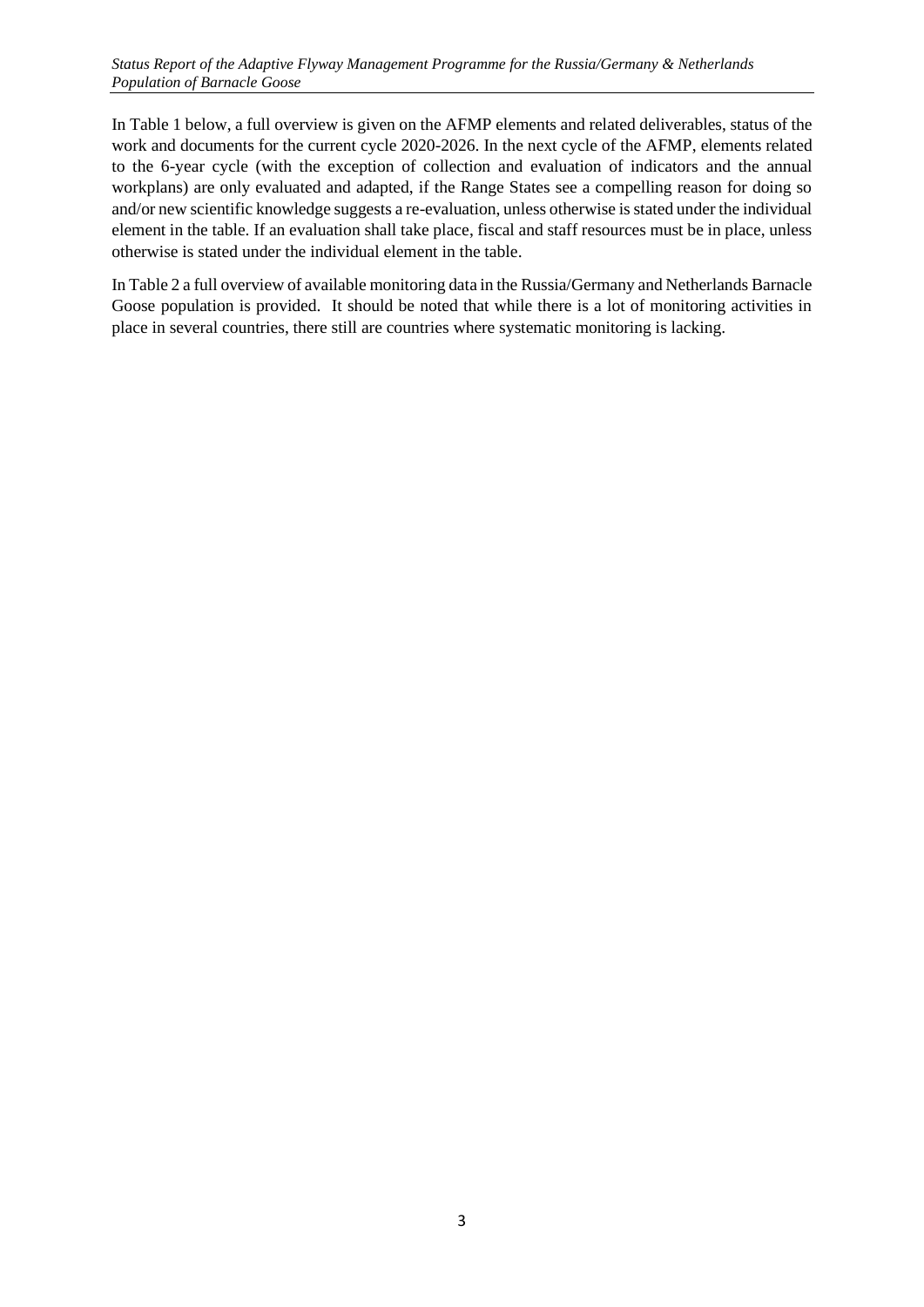Table 1. Overview of AFMP elements and related deliverables, status of the work and documents for the current cycle 2020-2026. In the next cycle of the AFMP elements related to the 6-year cycle (with the exception of collection and evaluation of indicators point 4a as well as Annex 1: Annual workplans) are only evaluated and adapted, if the Range States see a compelling reason for doing so and/or new scientific knowledge suggests a re-evaluation, unless otherwise is stated under the individual element in the table. If an evaluation shall take place, fiscal and staff resources must be in place, unless otherwise is stated under the individual element in the table.

Cells highlighted in blue require additional funding and resources.

| <b>Process/Element</b>      | <b>Deliverable</b>         | <b>Status</b>                 | <b>Document</b>                             | <b>Funding</b>          |  |  |  |  |
|-----------------------------|----------------------------|-------------------------------|---------------------------------------------|-------------------------|--|--|--|--|
| 6-year cycle of the AFMP    |                            |                               |                                             |                         |  |  |  |  |
| Definition of MUs           | Agreement of MUs as of     | Finalized                     | Doc.                                        | n/a                     |  |  |  |  |
|                             | EGM IWG4 in Perth 2019     |                               | AEWA/EGMIWG/4.15                            |                         |  |  |  |  |
| Definitions of<br>2.        | Gap-filling of FRVs before | Work done by the EGMP         | $AFMP + Doc.$                               | Fiscal and personnel    |  |  |  |  |
| <b>Favourable Reference</b> | <b>EGM IWG 2026.</b>       | Data Centre in the period up  | AEWA/EGMIWG/Inf.6.11                        | resources are in place. |  |  |  |  |
| Values (FRVs)               |                            | to the EGM IWG meeting in     |                                             |                         |  |  |  |  |
|                             |                            | 2026.                         |                                             |                         |  |  |  |  |
| Cumulative impact of<br>3.  | Population model at MU     | A population model have       | $\overline{\text{AFMP}}$ + population model | Fiscal and personnel    |  |  |  |  |
| derogation and legal        | level                      | been developed but the peer   | report                                      | resources are in place. |  |  |  |  |
| hunting                     |                            | review process is pending     |                                             |                         |  |  |  |  |
|                             |                            | and will be done during       |                                             |                         |  |  |  |  |
|                             |                            | autumn 2022.                  |                                             |                         |  |  |  |  |
| 4a. Monitoring indicators   | 1 Collection of data for   | For indicator I.1 "Population | <b>EGMP Database + EGMP</b>                 | Fiscal and personnel    |  |  |  |  |
| and programmes (1.          | indicators:                | size" information is missing  | Indicator report                            | resources are in place. |  |  |  |  |
| collection of data and 2.   |                            | from some range states. See   |                                             |                         |  |  |  |  |
| evaluation)                 | Annual by 1 April for      | Table 2 or the EGMP           |                                             |                         |  |  |  |  |
|                             | indicator:                 | Population Status and         |                                             |                         |  |  |  |  |
|                             | I.1 <sup>1</sup>           | Assessment Report for a full  |                                             |                         |  |  |  |  |
|                             |                            | overview of data              |                                             |                         |  |  |  |  |
|                             | By 31. Dec. 2025           | availability.                 |                                             |                         |  |  |  |  |
|                             |                            |                               |                                             |                         |  |  |  |  |
|                             |                            | For indicator IV.1 "Habitat   |                                             |                         |  |  |  |  |
|                             |                            | negatively affected" Range    |                                             |                         |  |  |  |  |

<sup>&</sup>lt;sup>1</sup> Population size compared to the Favourable Reference Population (FRP)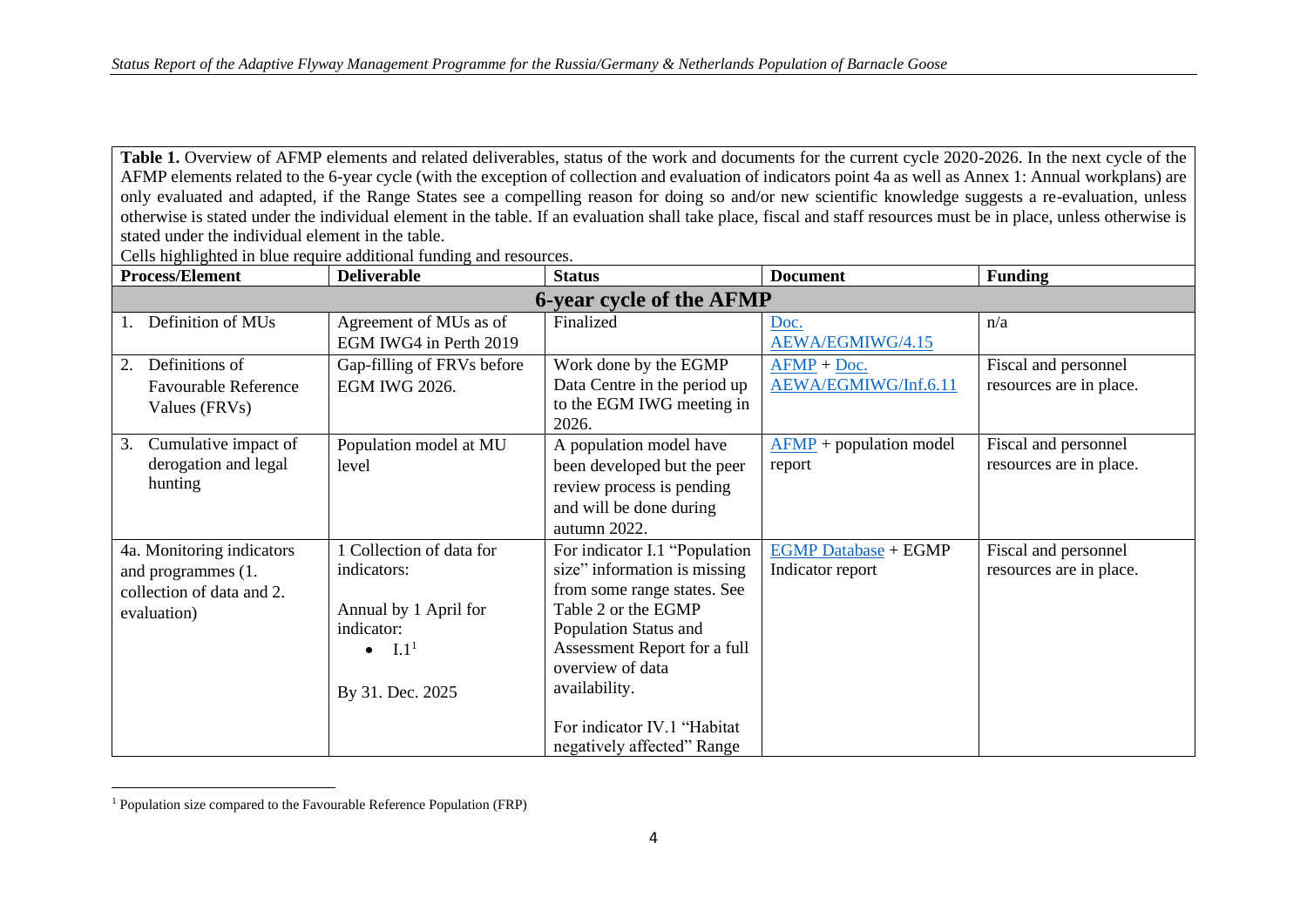|                                     | $I.22, II.13, III.14,$<br>III.2 <sup>5</sup> , IV.1 <sup>6</sup> , V.1 <sup>7</sup> ,<br>$VI.18$ :<br>2. Evaluation of the state of<br>these and towards achieving<br>objectives is done every 6-<br>year, thus by 2026. | States will need to collect<br>information from the<br>organisations responsible for<br>managing conservation areas<br>on the damage caused by<br><b>Barnacle Goose two times</b><br>during the lifetime of this<br>AFMP.<br>Evaluation of the state of<br>these and towards achieving<br>objectives are done by the<br><b>EGMP</b> Data Centre in the<br>period up to the EGM IWG8<br>meeting in 2026. |                      |                         |
|-------------------------------------|--------------------------------------------------------------------------------------------------------------------------------------------------------------------------------------------------------------------------|---------------------------------------------------------------------------------------------------------------------------------------------------------------------------------------------------------------------------------------------------------------------------------------------------------------------------------------------------------------------------------------------------------|----------------------|-------------------------|
| 4b. Monitoring indicators           | Development and evaluation                                                                                                                                                                                               | Finalized                                                                                                                                                                                                                                                                                                                                                                                               | <b>AFMP</b>          | n/a                     |
| and programmes                      | of the range and methods for                                                                                                                                                                                             |                                                                                                                                                                                                                                                                                                                                                                                                         |                      |                         |
|                                     | indicators and programmes                                                                                                                                                                                                |                                                                                                                                                                                                                                                                                                                                                                                                         |                      |                         |
| Protocols for the<br>5 <sub>1</sub> | Protocols for:                                                                                                                                                                                                           | 1. Protocol for collection and                                                                                                                                                                                                                                                                                                                                                                          | <b>AFMP</b>          | Fiscal and personnel    |
| iterative phase                     | Indicators related to<br>1.                                                                                                                                                                                              | use of indicator related to                                                                                                                                                                                                                                                                                                                                                                             | <b>EGMP</b> Database | resources are in place. |
|                                     | objectives                                                                                                                                                                                                               | objectives is available under                                                                                                                                                                                                                                                                                                                                                                           |                      |                         |
|                                     | 2.<br>Indicators related to                                                                                                                                                                                              | factsheets in the AFMP,<br>however the assessment of                                                                                                                                                                                                                                                                                                                                                    |                      |                         |
|                                     | population model                                                                                                                                                                                                         | the indicators need to be.                                                                                                                                                                                                                                                                                                                                                                              |                      |                         |
|                                     | 3.<br>Offtake assessment                                                                                                                                                                                                 | agreed.                                                                                                                                                                                                                                                                                                                                                                                                 |                      |                         |
|                                     | 4.<br>Damage impact                                                                                                                                                                                                      | 2. Protocol for collection and                                                                                                                                                                                                                                                                                                                                                                          |                      |                         |
|                                     | assessment                                                                                                                                                                                                               | use of indicators related to                                                                                                                                                                                                                                                                                                                                                                            |                      |                         |
|                                     |                                                                                                                                                                                                                          | population models is under                                                                                                                                                                                                                                                                                                                                                                              |                      |                         |

 $2$  Range extent compared to Favourable Reference Range (FRR)

<sup>&</sup>lt;sup>3</sup> Relative change in damage payments

<sup>4</sup> Number of bird strikes with aircrafts caused by Barnacle Goose

<sup>&</sup>lt;sup>5</sup> Number of Barnacle Geese passing over commercial airports

 $6$  Area of natural habitat or habitat of threatened species negatively affected by Barnacle Goose

<sup>&</sup>lt;sup>7</sup> Number of people enjoying watching geese

<sup>&</sup>lt;sup>8</sup> Relative change in cost of goose management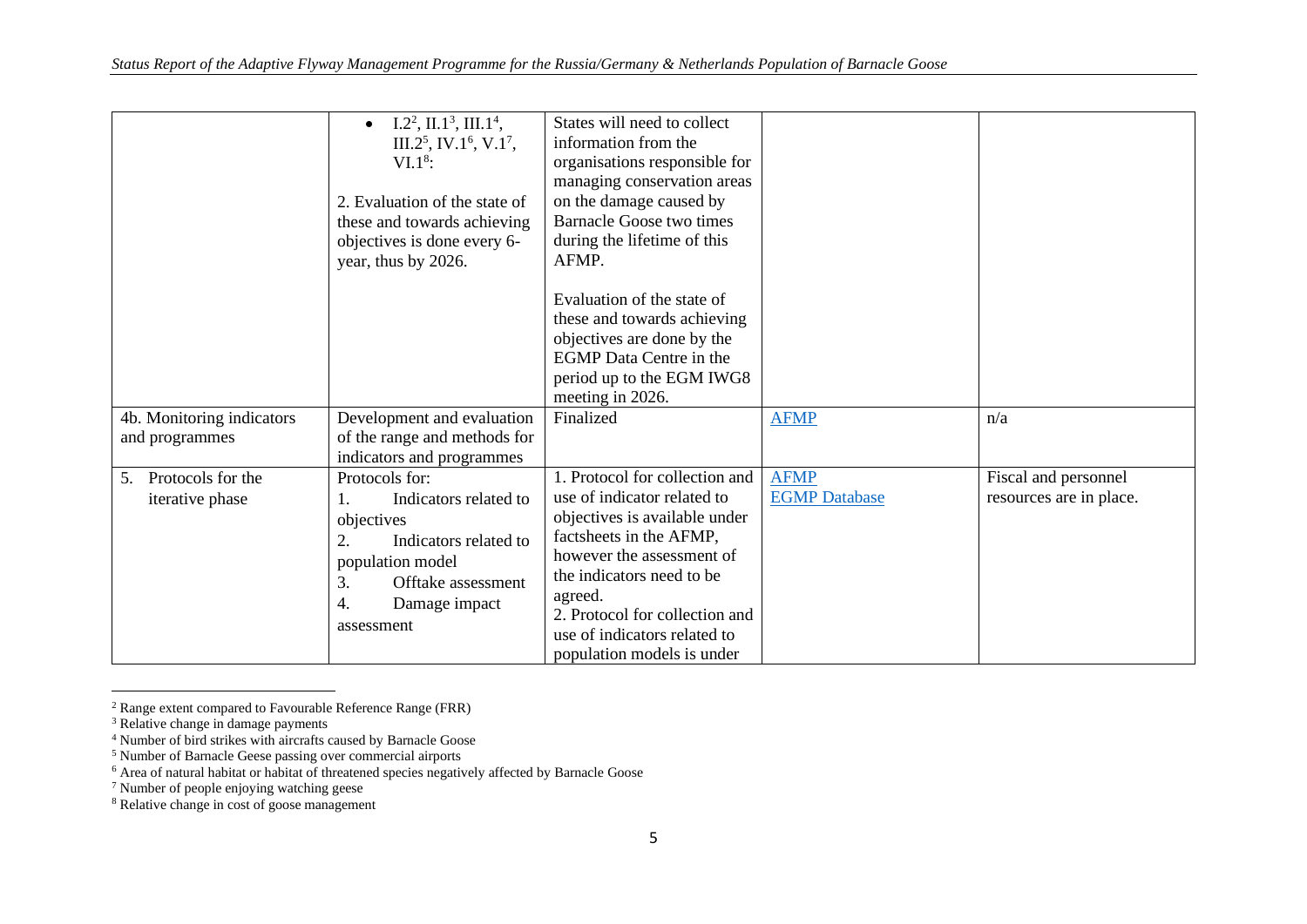|                                                                 |                                                                                                                 | development by Sovon and<br>the EGMP Data Centre<br>3. Protocol for offtake<br>assessment have been agreed<br>4. Protocol for the damaged<br>impact assessment are<br>awaiting finalization of the<br>impact models and<br>agreements on use. |                                                                                                                 |                                                                                                                                                         |
|-----------------------------------------------------------------|-----------------------------------------------------------------------------------------------------------------|-----------------------------------------------------------------------------------------------------------------------------------------------------------------------------------------------------------------------------------------------|-----------------------------------------------------------------------------------------------------------------|---------------------------------------------------------------------------------------------------------------------------------------------------------|
| Annex 1: Annual workplans                                       | Annual workplans                                                                                                | Workplans reviewed and<br>updated by the Task Forces<br>annually and reported to the<br>EGM IWG.<br>On a biannual basis,<br>reporting on the workplans<br>will be conducted via the<br><b>EGMP</b> National Reports.                          | TF report and<br>recommendations<br><b>EGMP</b> National Reports<br>(submitted for EGM IWG8<br>in June $2023$ ) | Fiscal and personnel<br>resources are in place.                                                                                                         |
| Annex 2. Box 1 of the<br><b>ISSMP</b> for the Barnacle<br>Goose | Box 1 report                                                                                                    | Finalized                                                                                                                                                                                                                                     | <b>AFMP</b>                                                                                                     | n/a                                                                                                                                                     |
| Annex 3. Population models                                      | See point 3                                                                                                     | See point 3                                                                                                                                                                                                                                   | See point 3                                                                                                     | See point 3                                                                                                                                             |
| Annex 4. Impact models                                          | Development of impact<br>models.<br>Compilation of the report<br>and evaluation of use before<br>EGM IWG8 2023. | Developed in Sweden,<br>Denmark and the<br>Netherlands.<br>Compilation of the report<br>and evaluation of the use of<br>these impact models in<br>goose management still to be<br>done and funded.                                            | $AFMP + EGMP$ Impact<br>model report                                                                            | <b>Fiscal and personnel</b><br>resources must be found to<br>compile the report and<br>evaluate the use of the<br>impact models in goose<br>management. |
| Annex 5. Indicator factsheet                                    | See point 4                                                                                                     | See point 4                                                                                                                                                                                                                                   | See point 4                                                                                                     | See point 4                                                                                                                                             |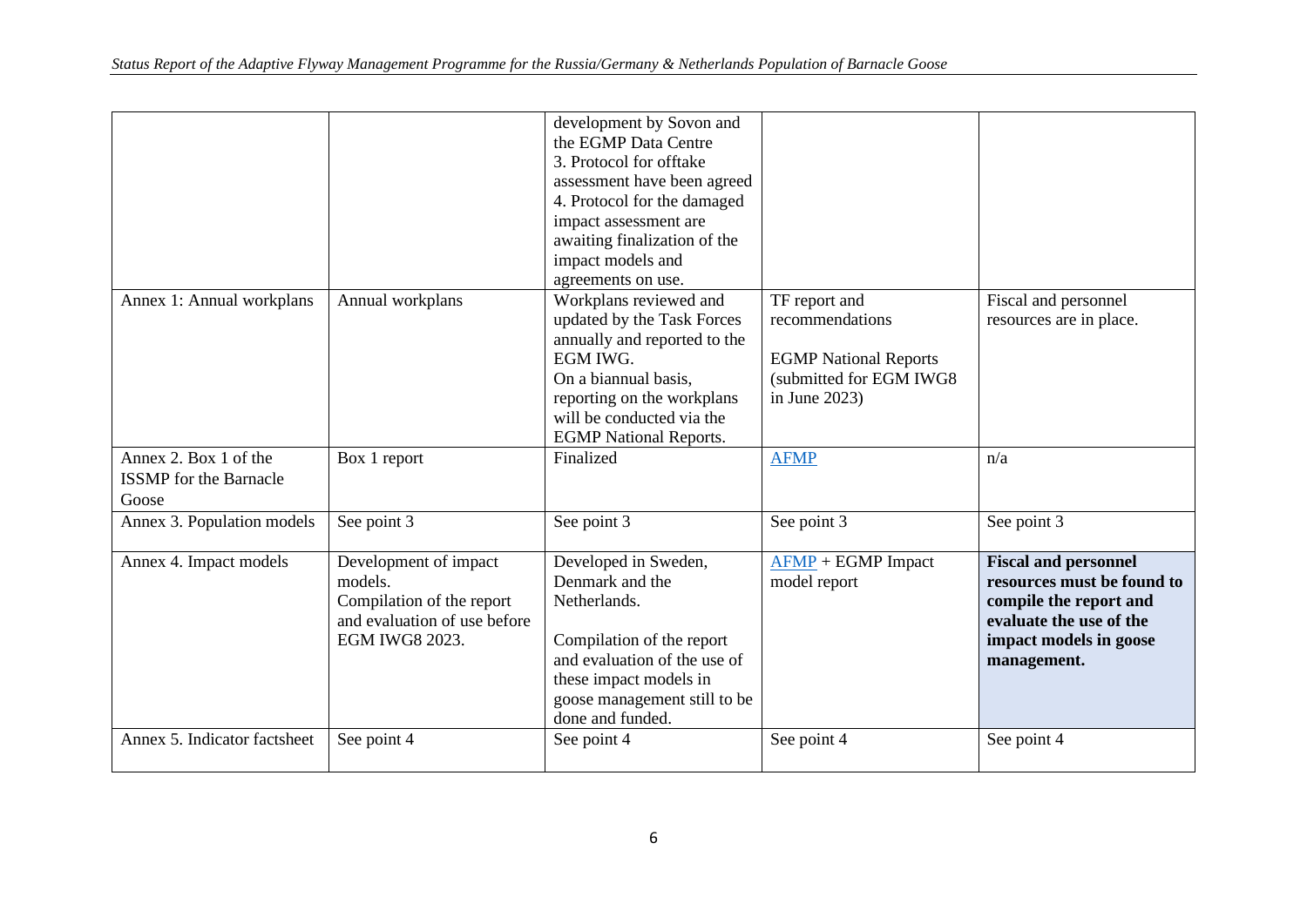| Annex 6. Protocol for the    | See point 5                                            | See point 5                                       | See point 5                   | See point 5                         |  |  |  |  |  |
|------------------------------|--------------------------------------------------------|---------------------------------------------------|-------------------------------|-------------------------------------|--|--|--|--|--|
| iterative phase              |                                                        |                                                   |                               |                                     |  |  |  |  |  |
| 3-year cycle within the AFMP |                                                        |                                                   |                               |                                     |  |  |  |  |  |
| <b>Process</b>               | <b>Deliverable</b>                                     | <b>Status</b>                                     | <b>Document</b>               | <b>Funding</b>                      |  |  |  |  |  |
| Assessment of the            | Triannual update of the                                | Finalized for 2022, next in                       | <b>EGMP Population Status</b> | Assessment done by the              |  |  |  |  |  |
| cumulative impact at MU      | <b>EGMP</b> Population Status                          | 2025                                              | and Assessment Report 2022    | Dutch Modelling consortium          |  |  |  |  |  |
| level                        | and Assessment Report                                  |                                                   |                               | until 2024.                         |  |  |  |  |  |
| Assessment of 200%           | Triannual update of the                                | Finalized for 2022, next in                       | <b>EGMP Population Status</b> | Assessment done by the              |  |  |  |  |  |
| threshold of the FRP         | <b>EGMP</b> Population Status                          | 2025                                              | and Assessment Report 2022    | Dutch Modelling consortium          |  |  |  |  |  |
|                              | and Assessment Report                                  |                                                   |                               | until 2024.                         |  |  |  |  |  |
| Coordination of offtake if   | To be decided by the EGM                               | <b>Russian MU1 and Baltic</b>                     | <b>EGMP</b> Population Status | Depends on what is decided          |  |  |  |  |  |
| the population or MU are     | <b>IWG</b>                                             | MU2 are beyond the 200%                           | and Assessment Report 2022    | by the EGM IWG                      |  |  |  |  |  |
| below 200%                   |                                                        | threshold level set above                         |                               |                                     |  |  |  |  |  |
|                              |                                                        | the FRP, and for the North<br>Sea MU3 numbers are |                               |                                     |  |  |  |  |  |
|                              |                                                        | below the 200% threshold,                         |                               |                                     |  |  |  |  |  |
|                              |                                                        | and approaching the FRP.                          |                               |                                     |  |  |  |  |  |
| Taking coordinated           | To be decided by the EGM                               | <b>Coordination of offtake is</b>                 | <b>EGMP Population Status</b> | Funded by National                  |  |  |  |  |  |
| conservation measures, if    | <b>IWG</b>                                             | recommended                                       | and Assessment Report 2022    | initiatives                         |  |  |  |  |  |
| necessary.                   |                                                        |                                                   |                               |                                     |  |  |  |  |  |
| 1-year cycle within the AFMP |                                                        |                                                   |                               |                                     |  |  |  |  |  |
| <b>Process</b>               | <b>Deliverable</b>                                     | <b>Status</b>                                     | <b>Document</b>               | <b>Funding</b>                      |  |  |  |  |  |
| Monitoring of indicators     | Annual update of raw data                              | Annual update of raw data.                        | Raw data: EGMP Database       | Fiscal and personnel                |  |  |  |  |  |
| related to population models | on the EGMP Database.                                  |                                                   |                               | resources are in place to           |  |  |  |  |  |
|                              |                                                        | Annual update of model                            | Model estimates: EGMP         | collect and compile                 |  |  |  |  |  |
|                              | Annual update of model                                 | estimates.                                        | Gitlab                        | monitoring information.             |  |  |  |  |  |
|                              | estimates at Gitlab EGMP.                              |                                                   |                               |                                     |  |  |  |  |  |
|                              |                                                        | Annual compilation in the                         | <b>EGMP</b> Population Status | Annual model estimates are          |  |  |  |  |  |
|                              | A compilation is presented                             | <b>EGMP</b> Population Status                     | and Assessment Report         | provided by the Dutch               |  |  |  |  |  |
|                              | in the EGMP Population<br><b>Status and Assessment</b> | and Assessment Report.                            |                               | Modelling consortium until<br>2024. |  |  |  |  |  |
|                              | Report                                                 |                                                   |                               |                                     |  |  |  |  |  |
|                              |                                                        |                                                   |                               |                                     |  |  |  |  |  |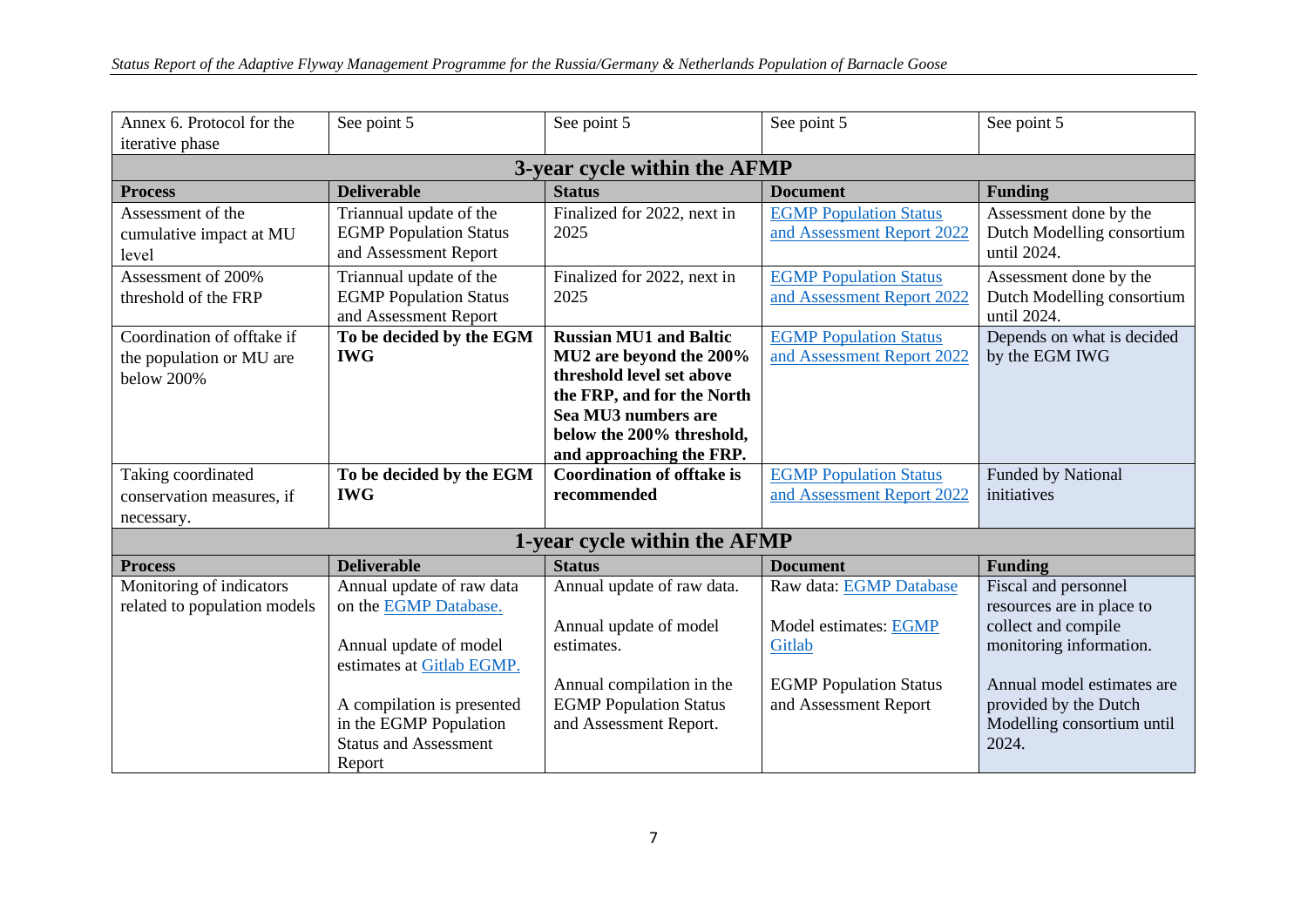| Update and report on work<br>plans for the Task Force,<br>Data Centre, AEWA<br>Secretariat and Range States | Annex 1 in AFMP for<br>Task Force workplan<br>AEWA Sec and DC<br>Report      | Review annually by Task<br>Force, Data Centre, AEWA<br>Secretariat and Range States                          | Annex 1 in AFMP<br>AEWA Sec and DC<br>Report                                                                                                                 | National funding may be<br>needed for some of the<br>monitoring activities itself.<br>Fiscal and personnel<br>resources are in place.                                                      |
|-------------------------------------------------------------------------------------------------------------|------------------------------------------------------------------------------|--------------------------------------------------------------------------------------------------------------|--------------------------------------------------------------------------------------------------------------------------------------------------------------|--------------------------------------------------------------------------------------------------------------------------------------------------------------------------------------------|
| <b>Short term (2020-2022):</b>                                                                              |                                                                              |                                                                                                              |                                                                                                                                                              |                                                                                                                                                                                            |
| Evaluation of bias in offtake                                                                               | Harvest note                                                                 | To be updated                                                                                                | To be updated                                                                                                                                                | n/a                                                                                                                                                                                        |
| Systematic monitoring in<br>place and development of<br>factsheets                                          | Monitoring plans and<br>factsheet (Method-section's<br>on the EGMP Database) | Under development by the<br><b>EGMP</b> Data Centre in<br>collaboration with Sovon,<br>range states and IWC. | <b>EGMP</b> Database<br>See population specific<br>monitoring plans and<br>factsheets/method-sections<br>under each population (still<br>under development). | Fiscal and personnel<br>resources are in place for<br>developing monitoring plans<br>and factsheets.<br>National funding may be<br>needed for some of the<br>monitoring activities itself. |